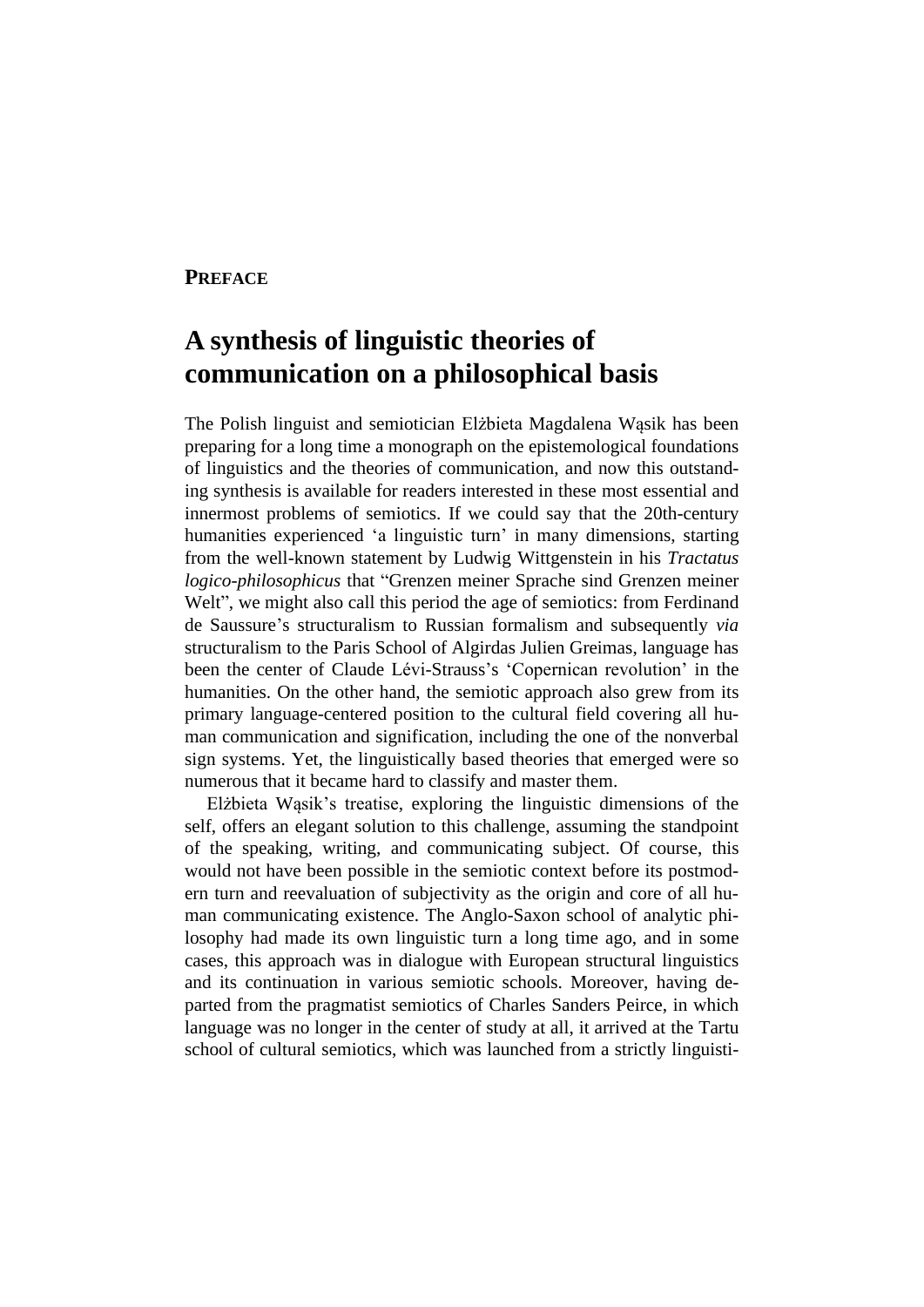cally based definition of its core issues of culture, and which also remained dependent on it with its notions of text, semantic gesture, primary and secondary modeling systems, etc.

However, very few initially saw anything promising in the field of continental hermeneutic-phenomenological and existentialist philosophy. It is just from this ground that the reflections of Elżbieta Wąsik are stemming. She does not propose or propagate any systematic theory of her own but instead elaborates on a very personal and innovative discourse and metalanguage of her own in order to scrutinize all these extremely diverse phenomena. When going through her book, the reader may encounter not only a broad and profound European erudition along with knowledge of the historical roots of many scholars and schools, but also a very up-to-date paradigm of the most recent theoretical efforts in the field. As such, the monograph will have a great pedagogical value in the academic curricula.

Elżbieta Wąsik launches right at the beginning of her fundamental conviction that what is involved in communication and language is a human self who is situated in his/her lifeworld (while alluding to the concept borrowed from Edmund Husserl). Hence, the self is not an entity living alone in his/her *Dasein*, this is not a solipsistic universe but the one of interaction and intersubjectivity. Language and understanding of any message in the act of communication are possible only in this personalsubjective background. Thus, the philosophical problem of the self, in its deepest meaning, constitutes the fulcrum wherefrom all the contemporary theories of actuality, which Wąsik offers us as an overview, can be observed and judged in their entirety. Neither axiology nor even metaphysical questions, without omitting hard-science approaches to linguistic activities, are forgotten in this extremely rich and well-reasoned study. Accordingly, even quite fresh and actual ecological and biological aspects are taken into account, in the same sense as Thomas A. Sebeok spoke about the semiotic self in different species, not only among human beings.

The book *Linguistic Dimension of the Self in Human Communication* has been divided into twelve different chapters that guide the reader through vast panoramas of semiotic issues. They deal with speech, existential models, identities, ecological issues, creativity, pragmatism, group encounter, polyglotism and multilingualism, transcendental self, and ethical issues of how to be tolerant in intercultural communication.